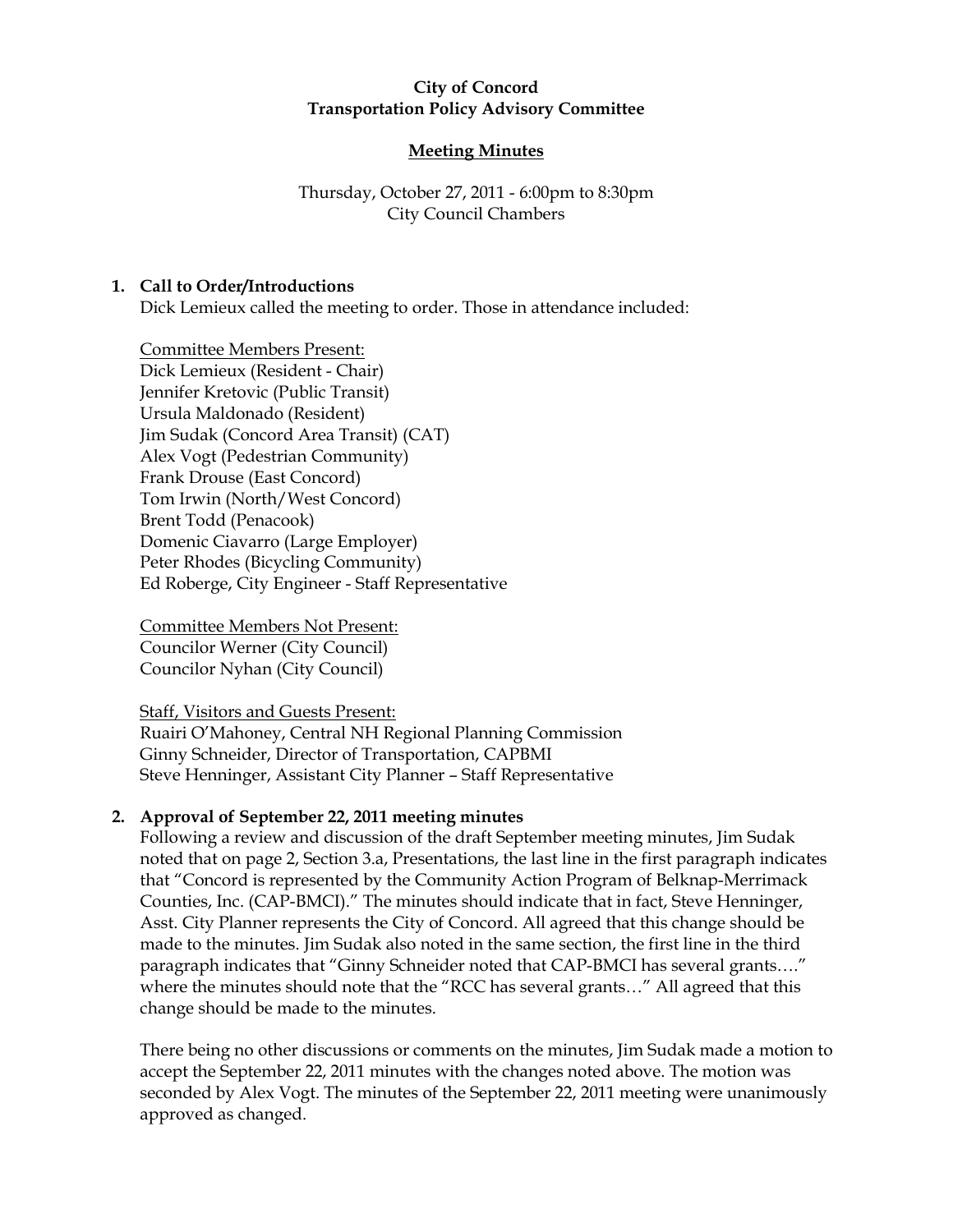#### 3. Presentations

#### a. Transportation Impact Fees, Steve Henninger, Asst. City Planner

Steve Henninger, Asst. City Planner, outlined Concord's history with impact fees and the success since their inception back in 2001. As part of enabling legislation and following an extensive impact fee study by the City, Council adopted a City Ordinance instituting an impact fee process for major project development projects. Impact fees are assessed according to standards set forth in the City's Zoning Ordinance and are measured by building type and square footage as well as traffic trip generation for particular uses.

Impact fees include assessment for impacts to traffic, recreation, and school. Impact fees are collected and must be expended on new capital projects within 6 years of their assessment. This requires a robust capital improvement program to assure the funds are appropriately spent. As part of the impact fee Ordinance, the City has established 4 traffic improvement districts and 4 recreational improvement districts where collected fees are deposited for that district use. The Ordinance allows funds from one district to be used on a project on an abutting provided that the project is within 1 mile of the corresponding district.

Steve Henninger stated that traffic impact fees are to only be used on arterial and collector roadway projects where transportation capacity is added. All transportation projects including pedestrian, bike, and vehicular projects are eligible for impact fee use. Impact fees cannot be used for operations or maintenance costs.

Steve Henninger also noted that on certain major projects where traffic impacts require immediate mitigation for increase capacity or connectivity, developers have been required to build substantial public improvements in addition to impact fees assessed. One recent project example was Lowes Home Improvements on Fort Eddy Road where in addition to impact fees assessed on the project, off-site improvements including the widening and signalization of Fort Eddy Road and Loudon Road were required. Ed Roberge indicated that Planning and Engineering staff works closely with the development community to identify the differences between project mitigation and impact fee assessment.

Overall the program has been quite successful since its inception and has been received well by the development community.

#### b. Regional Coordinating Council, Ruairi O'Mahoney, CNHRPC

Ruairi O'Mahoney of the Central Regional Planning Commission (CNHRPC) presented a PowerPoint presentation on the purpose, role, and activities of the Regional Coordinating Council (RCC) and described its responsibilities.

The RCC (also called the Mid-State Coordinating Council) is a transportation coordination agency for the mid-state region, representing Merrimack and Belknap counties. The program was initially funded by NHDOT in an effort to get both area planning commissions to coordinate transportation needs in the region. The RCC is an organization of agencies, businesses, and volunteers that meets monthly to coordinate a volunteer ride program.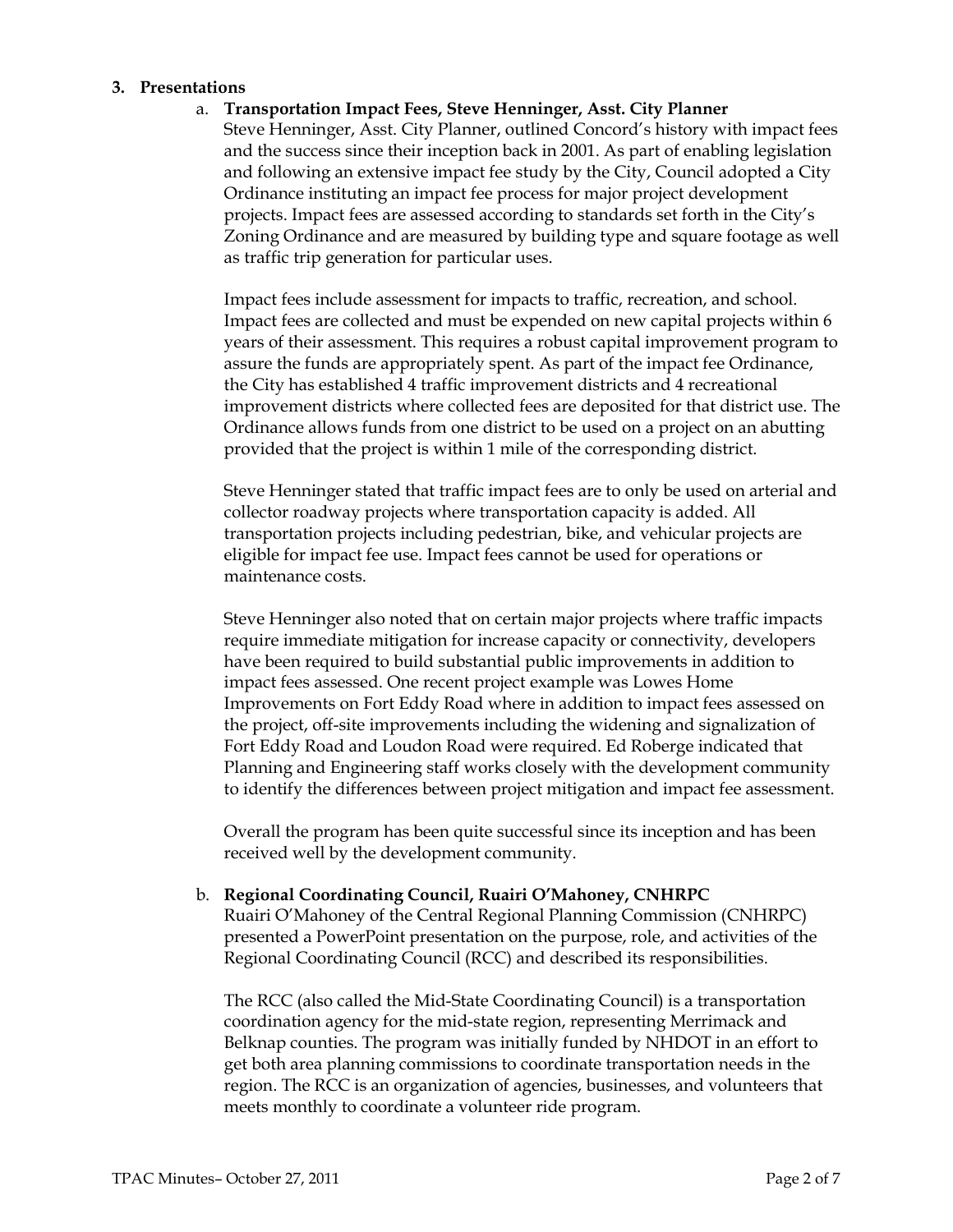Ruairi O'Mahoney indicates that Steve Henninger, the Assistant City Planner, is Concord's representative on the RCC. The RCC has completed the development of a regional ride resource directory which would direct those in need of rides to resources. Copies were distributed to TPAC members in attendance. The volunteer driver program is funded through FTA 5310 dollars that requires a 20% local match which the majority of those funds have been raised for the first year. Laconia Savings Bank and the Community Action program (CAP) have been instrumental in providing funds to match the federal dollars for the program.

Ruairi O' Mahoney reported that the volunteer driver program is administrated by Merrimack County and coordinated through the Community Action program (CAP). Drivers provide door-to-door service to those in need of rides. The first priority is to meet all unmet medical needs. Susan Jutras of the CAP agency coordinates the program and now reports that 14 applications have been received for volunteer drivers and that 9 have been evaluated and confirmed. There will be a mid-November driver orientation program with the expectation that drivers will be on the road before the end of November.

The purpose of the RCC is to coordinate some 80 transportation providers throughout the region to meet the transportation needs of the region. The RCC will be working on getting a regional transportation coordinator in place.

#### 4. Public Comment

There were no public comments made at this meeting.

#### 5. Consent Reports

- a. Approval of Subcommittee Nominations There were no subcommittee nominations to consider.
- b. Approval of Subcommittee Minutes (Pedestrian, Bicycle, Public Transportation, Traffic Operations)

The Committee unanimously approved the meeting minutes of the Pedestrian, Bike and Public Transit subcommittee meetings.

## 6. TPAC Referrals from City Council, Staff and Chair

There were no referrals considered at this meeting.

#### 7. Status report on subcommittees

a. Pedestrian Committee, Alex Vogt

Alex Vogt reported that the Pedestrian Committee met on October 20th and continued its effort to review the walk friendly report card. As some members had not submitted their priority rankings, the overall summary will be finalized at the next meeting.

Street lighting along Main Street was discussed. Most feel that the lighting in front of the new "Smile" building is too bright, especially in contrast to other lighting along Main Street. The committee will evaluate areas along Main Street. The areas could then be measured to recommend an appropriate range for lighting.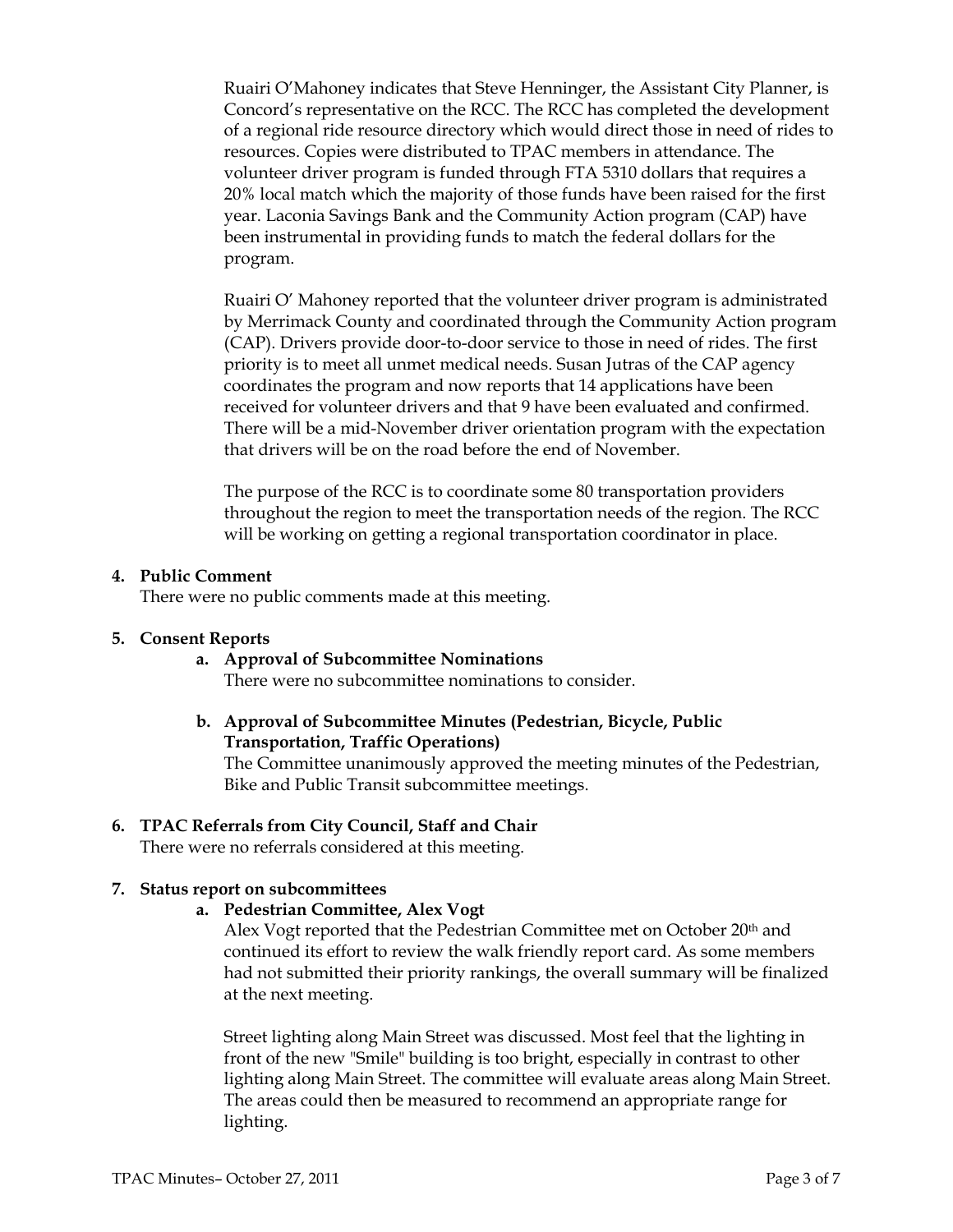Alex Vogt reported on the Wellness Coalition that was held on September 30th which featured Mark Fenton as the keynote speaker. Mark provided a number of great examples for walkability and promoting bikes that in return makes for better communities and wellness. The Wellness Coalition had people sign up to be Champions when local issues arise to support healthy initiatives.

The committee also reported that the regional planning commission is doing a regional Pedestrian/Bike plan and will be reviewing sites in Concord on Monday October 31 from 9:00 to 12:30. The committee decided that there will not be a meeting in November and the meeting in December will be earlier than normal on December 8th at 6:00 PM.

The Pedestrian Committee discussed the proposed development for a super market at Exit 17. The committee agreed that the location would not be convenient for pedestrians or bikes as it is too far from the Penacook Village and no supporting sidewalks or bike lanes are available. In discussion, Brent Todd, as the committee's Penacook representative, asked if the committee had taken a formal position on the matter adding that he had recently attended a presentation by the developers outlining their proposal to develop a Whitney Road site to support a supermarket. Alex Vogt noted that the committee only discussed the issues related to pedestrian access reporting that with the recent construction of the roundabout in Boscawen, sidewalks that were previously located in the US Route 4/Harris Hill Road intersection prior to construction of the new roundabout were removed. Brent Todd requested that TPAC and each of the subcommittees provide comment on the application and forward it to the Planning Board and City Council for their planned considerations.

Following lengthy discussion where TPAC members and subcommittee chairs generally expressed concern with the supermarket proposal on Whitney Road with particular focus on the lack of pedestrian sidewalks, bike lanes, and public transit that would connect the Penacook residents to the proposed location. In that, Ursula Maldonado made a motion that TPAC prepare a report to the Concord Planning Board expressing concern with the lack of pedestrian, bike, and transit supported facilities along Harris Hill Road, US Route 4, and Whitney Road that would not provide for connection of this development site to the Penacook Village. The motion was seconded by Brent Todd. Following a brief discussion where it was agreed that such a report to the Concord Planning Board be limited to TPAC's charge of advising City policy on multi-modal transportation and neighborhood connectivity, TPAC unanimously adopted the motion. Ed Roberge indicated that the Planning Board will be hearing this application item at its November  $16<sup>th</sup>$  meeting and the deadline to provide a report is November  $10<sup>th</sup>$ . With that schedule, TPAC agreed that the matter would be reviewed by the Public Transit Committee at its November 3rd meeting and the report provided by the Pedestrian Committee would be updated to include comment by all subcommittees (Bike, Public Transit, and Traffic Operations) via email review. A final draft of the report is due back to staff by Monday, November 7th for final adoption by Tuesday, November 8th. The committee agreed.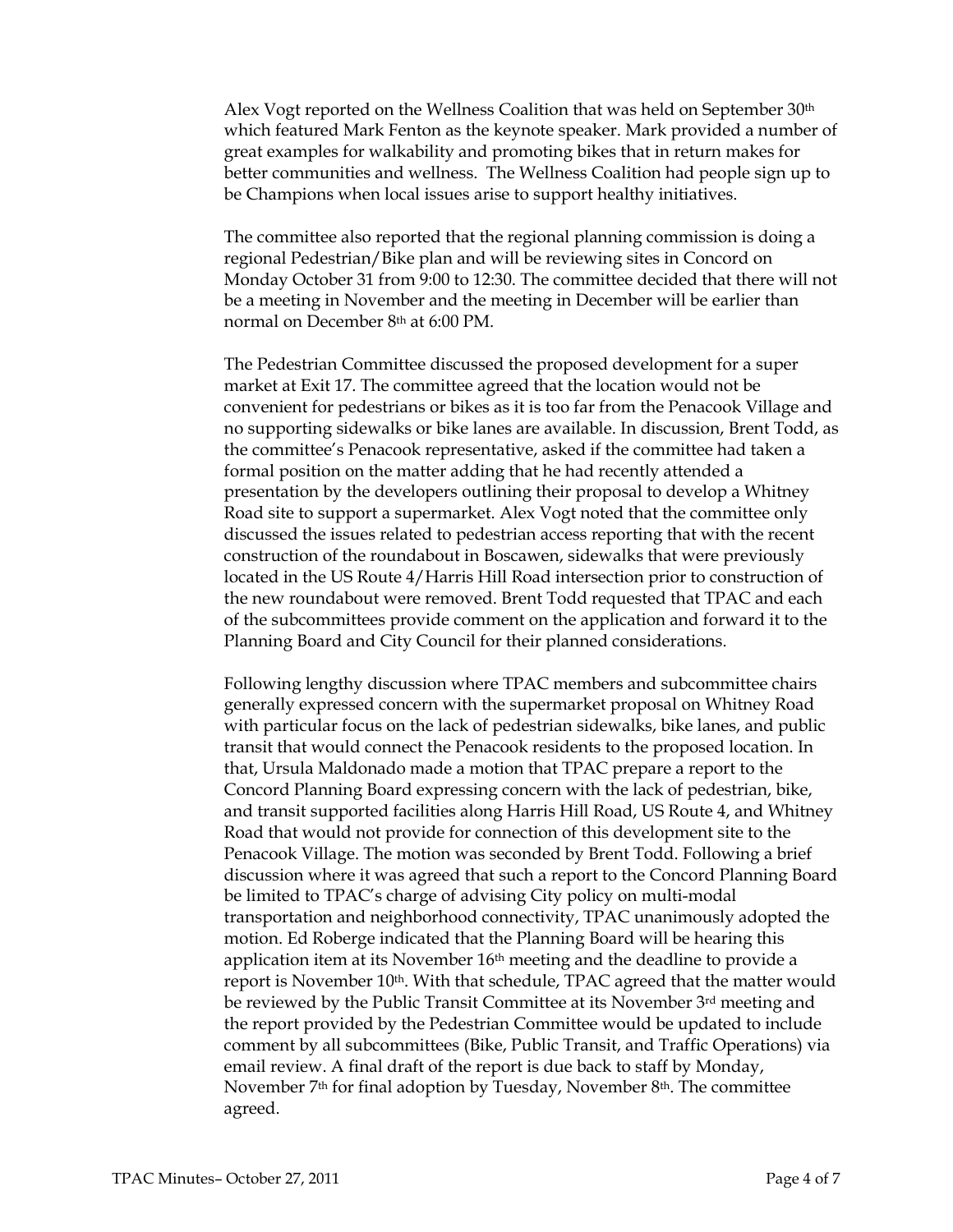## b. Bike Committee, Peter Rhodes

Peter Rhodes reported that the Bike Committee met in October and continued its effort to review the Bike Master Plan list of projects and develop priorities. Some 27 projects were identified so the committee has split into several working groups to review the projects in detail and come up with implementation strategies. One example that was discussed was the Bike Friendly Community scorecard and the suggestions made to improve the City's status to a higher level.

The Bike Committee discussed potential changes in the upcoming transportation bill that will likely include changes to consolidate a number of project categories such as Transportation Enhancement (TE) and Congestion Mitigation and Air Quality (CMAQ) programs into one large competitive program group.

Peter Rhodes reported that the North-South Bike Route signage and pavement markings have been substantially completed by General Service's staff. Ed Roberge reported that staff should complete their effort through November. Peter Rhodes also indicated that the committee is working with GSD staff to install the Bike Friendly Community signs (4) through the City.

The Bike Committee heard a report that Engineering and Fire Department staff reviewed several traffic signal locations following reports that bikes were not being picked up by the vehicle indication loops in the pavement. Specifically, Jeff Warner and Rick Wollert review conditions at North State/Horseshoe Pond, North State/Warren, and Pleasant/Spring. Each of these intersections are related to the North-South Bike Route. Staff modified the traffic loop sensitivity and added pavement markings indicating the "sweet spot" for bikes to wait at the intersection in order to call demand for the signal phase. Ed Roberge indicated that this has been a limitation of the old traffic loop systems and this is why the City now specifies video camera detection for its traffic signals.

## c. Public Transit Committee, Jennifer Kretovic

Jennifer Kretovic reported that the Public Transit Committee met in October and discussed the upcoming changes to Concord Area Transit (CAT) services including the launching of holiday Saturday Service on November 5, 2011 and the new Crosstown Route on November 7, 2011.

The Saturday Service will run through January 7th and the new crosstown route combines the former Trolley route and Industrial Park Drive routes. Ginny Schneider of CAT distributed copies of the schedules for every one of the new system. The committee intends to hold an afternoon meeting after the new system has had a chance to settle and will be looking to follow-up on the ridership after the 10-week Saturday service. CAT is sponsoring a new route/service launch party and information meeting on Friday, November 4, 2011 at 12:00 noon at Northeast Delta Dental on Delta Drive.

The Public Transit Committee is in the process of reviewing program goals and developing the 1st Quarter report. A draft report will be forwarded by the subcommittee to the full TPAC for approval via email so that the report can be included in the December Council meeting agenda.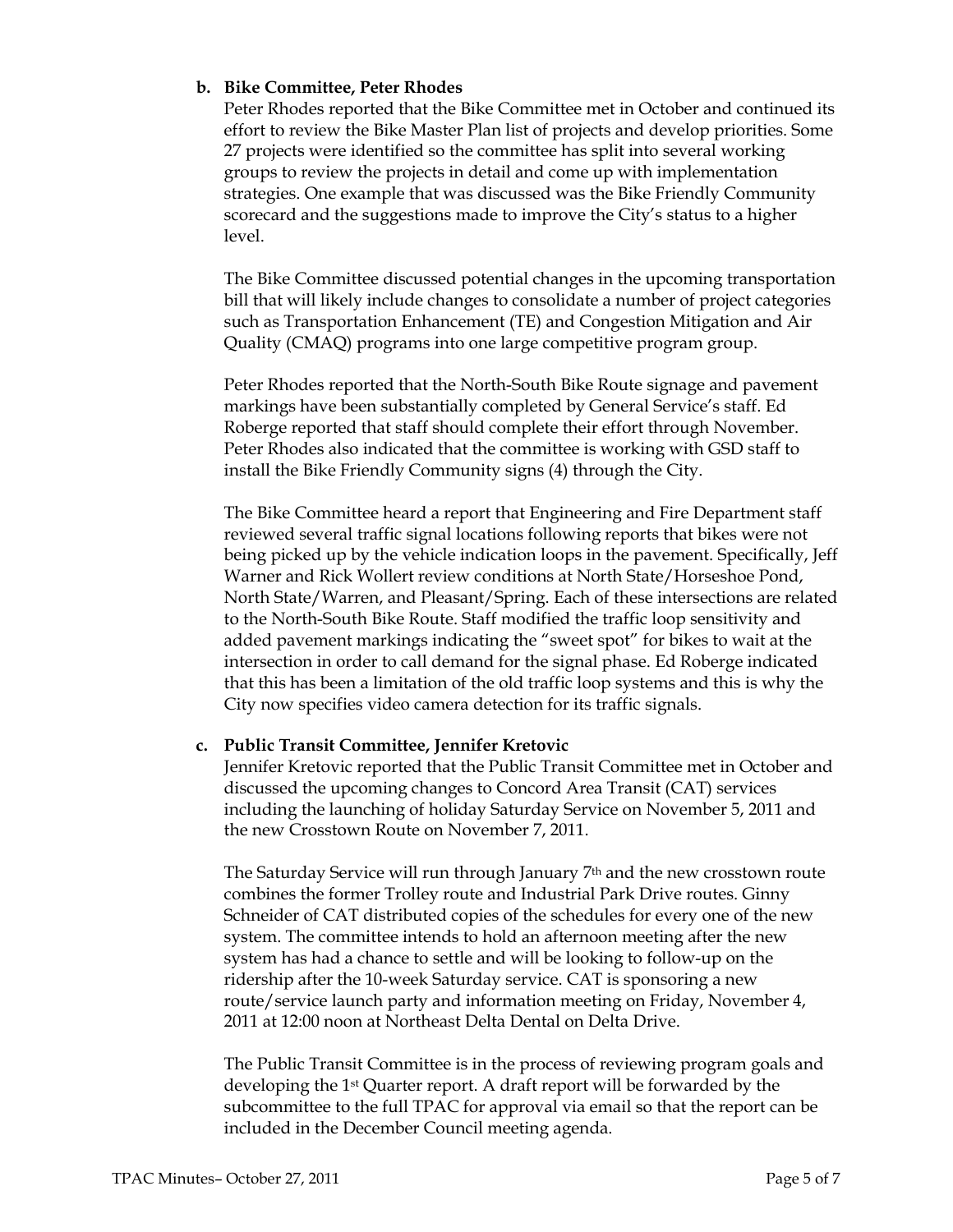Jennifer Kretovic also reported that Central NH Regional Planning Commission (CNHRPC) will be conducting a survey of boardings and alightings in November with particular focus on the pre-Crosstown Route count and post-Crosstown Route counts.

## d. Traffic Operations Committee, Rob Mack

In Rob Mack's absence, Ed Roberge reported that the Traffic Operations Committee (TOC) met in October and reviewed recent accident hot spots and several referrals. The TOC noted a sharp increase in accidents on Main Street in the month of September that was a bit unusual – particularly in the area of Main Street from Centre to Washington. TOC will continue to monitor the accident counts and review accident causation reports.

## 8. TPAC Policy Objectives/Programs/Initiatives

a. City-wide Speed and Pavement Marking Policy Update No new information was reported at this meeting.

#### 9. Old Business

## a. TPAC Accomplishments Report

Ed Roberge noted that although there was discussion at the September meeting, no changes to the accomplishments report have been made. Staff will coordinate the review of comments in an effort to update a draft of the report.

#### 10. New business

## a. Suncook Village (Pembroke) Back-in Diagonal Parking (Alex Vogt)

Alex Vogt reported that the Village of Suncook recently installed back-in diagonal parking along the Main Street in the downtown village. This has been discussed as a consideration in Concord for some time and TPAC members were encouraged to visit the installation and try it out.

## b. Manchester Airport Access Road (Alex Vogt)

Alex Vogt reported that the Manchester Airport Access Road project is nearing completion and the traffic corridor will be opened for pedestrians and bikes on November  $10^{th}$  from 9:00 AM – 12:00 noon. All are encouraged to visit the new access corridor from the FE Everett Turnpike to the Airport site.

c. TPAC Meeting Discussions following Motions on the Floor (Dick Lemieux) Dick Lemieux noted that TPAC welcomes its public visitors and benefits from the discussion and diversity of views they bring to the table. That having been said, Dick Lemieux has been recently criticized by TPAC members for allowing Committee discussions to get overly lengthy, bogged down and out of hand. As the TPAC Chair, he indicated that he must be mindful of the significant contributions of time and talent made by volunteer TPAC members, who have been vetted and appointed by Council and control the course of meetings.

As such, the following "Ruling from the Chair" was announced.

Effective beginning our November meeting, whenever there is a Motion on the table; discussion will be limited to TPAC members until the vote on that motion has been taken. At all other times, the public will be encouraged and